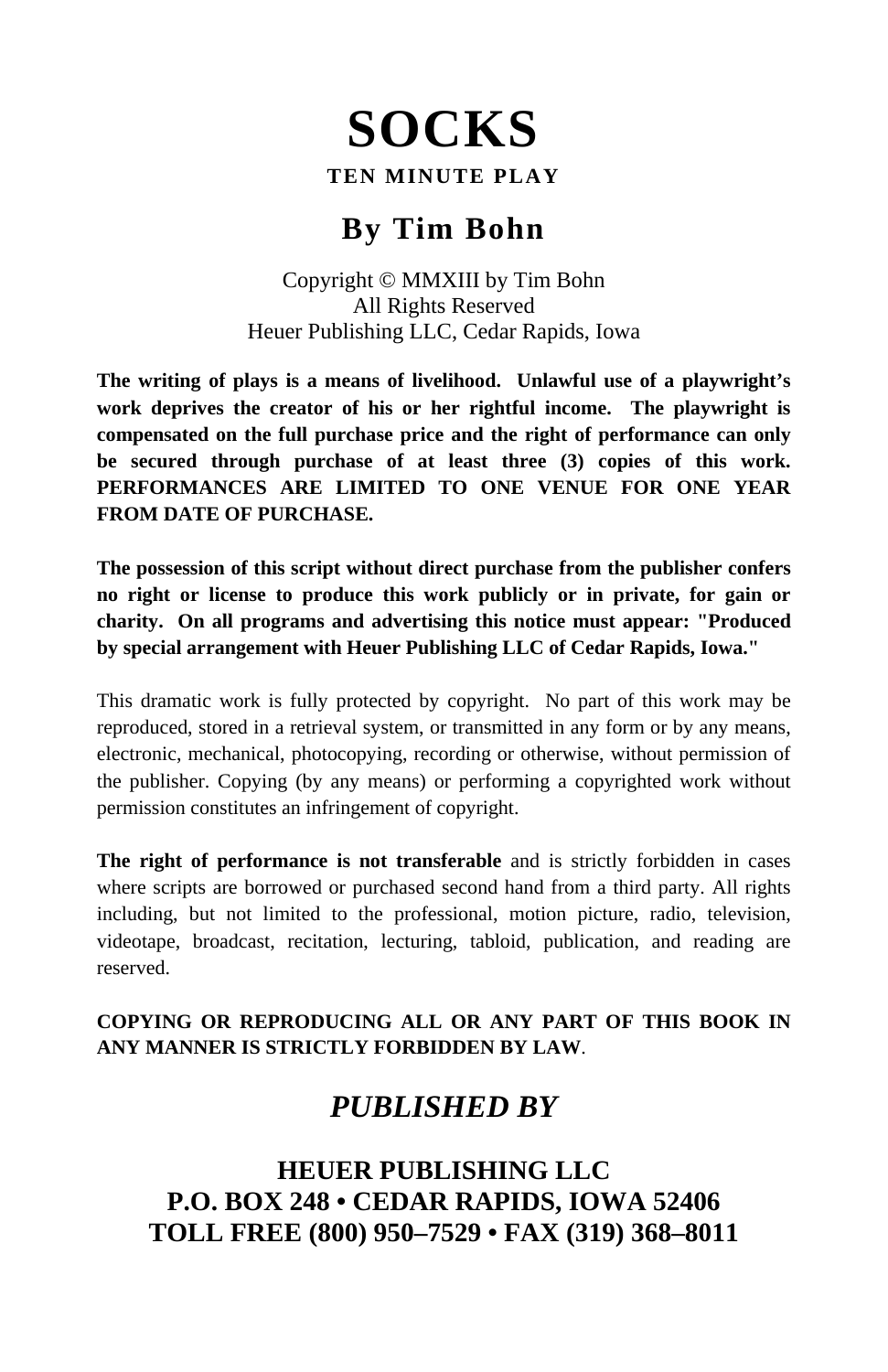# **SOCKS By Tim Bohn**

**SYNOPSIS:** Kim is having a bad day until she runs into Henry. Henry shows her how to appreciate the little things in life and find joy every day.

#### **CAST OF CHARACTERS**  *(ONE MAN, ONE WOMAN)*

HENRY ........................................... A happy man.

KIM ................................................. Having a bad day.

### **SETTING**

The action of the play takes place at a bus stop in a big city. There is a bench and a sign. The working day is over and it is a cold blustery day. It is threatening to rain. ENDISISES. KIND IS HAVING a bad taly until Site into the films into them, Find<br>ows her how to appreciate the little things in life and find joy every day.<br>CAST OF CHARACTERS<br>(*ONE MAN, ONE WOMAN*)<br>M.<br>Having a bad day.<br>SETT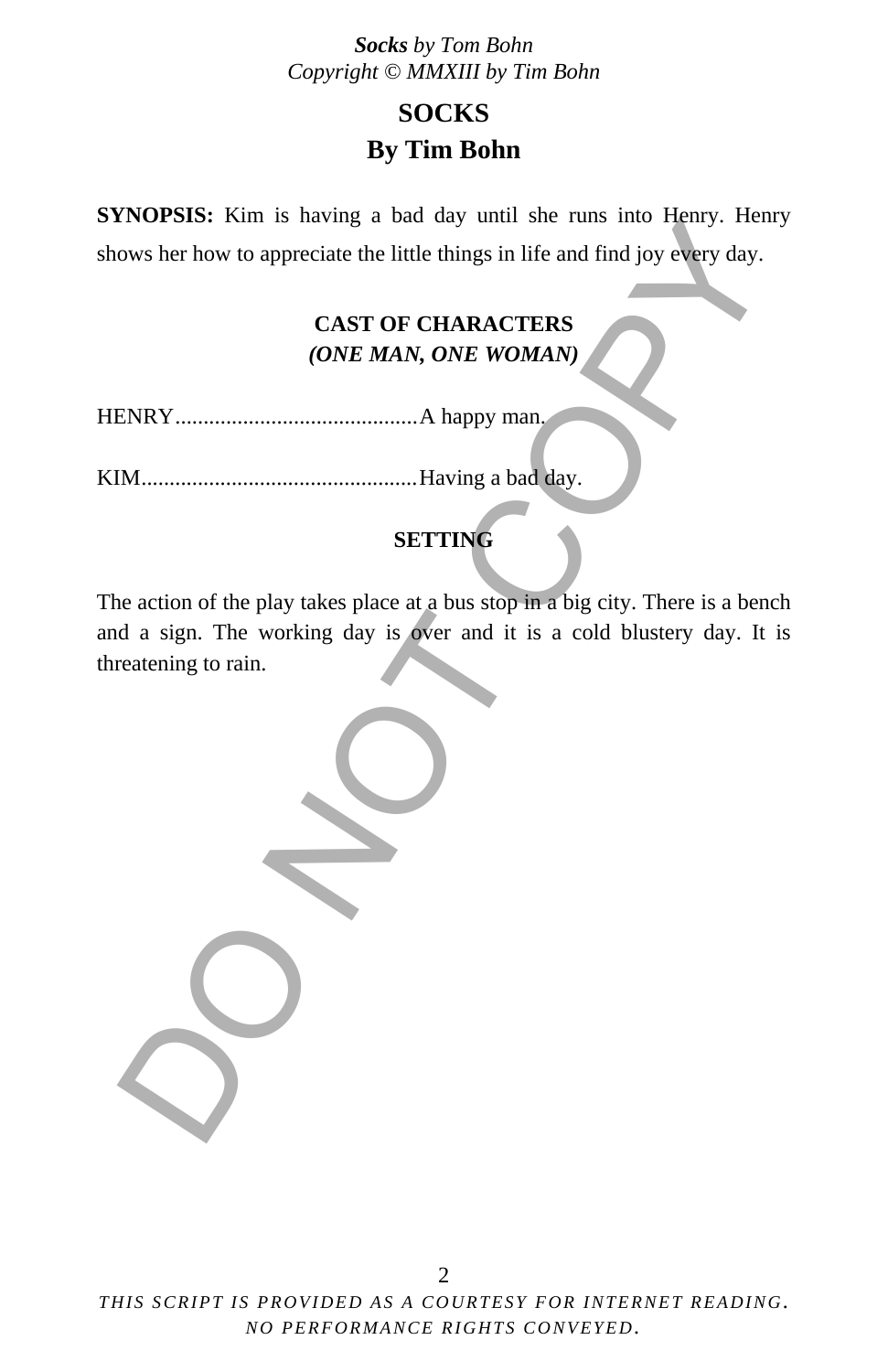#### *BY TIM BOHN*

## *AT RISE:*

*HENRY stands calmly waiting for the bus holding a reusable shopping bag. KIM rushes in carrying her purse, briefcase, and her plastic shopping bag. She fumbles for her cell phone to check the time and drops her shopping bag.* 

**KIM:** DANG IT!

**HENRY:** Here, let me help you–

**KIM:** I got it–

**HENRY:** It's no problem-

**KIM:** I said, I got it. Leave it alone!

**HENRY:** Sorry, I was just trying to help.

**KIM:** Well, I don't like strangers grabbing my groceries.

**HENRY:** Understood. My apologies.

**KIM:** Sorry, I'm sure you're a very nice man. It's just-

**HENRY:** No worries. Lots of creeps around. Better safe than sorry.

**KIM:** Yeah. That's what I figure… sorry.

**HENRY:** No problem.

**KIM:** Has the #6 come yet?

**HENRY:** Nope, I'm waiting on the 6 too. Plenty of time. My name's Henry.

**KIM:** Yeah, hi. Nice to…excuse me. *(KIM rummages further through her purse. She comes up with a pack of cigarettes and tries to get one out only to discover the pack is empty.)* me and drops her shopping bag.<br>
M: DANG IT!<br>
ENRY: Here, let me help you-<br>
M: I said, I got it.<br>
LenRY: Here, let me help you-<br>
M: I said, I got it.<br>
LenRY: Sorry, I was just trying to help.<br>
M: Well, I don't like stranger

**KIM:** CRAP!

**HENRY:** Not your day, huh?

**KIM:** You have a cigarette?

**HENRY:** Nope, sorry. I quit.

**KIM:** I was just at the store! Why? Why does this always happen?

**HENRY:** I dunno. *(KIM stuffs the empty cigarette pack back into her purse and searches further for more cigarettes. After a bit of this she dumps her stuff on the bench and sits.)*

**KIM:** Any gum?

**HENRY:** Nope, sorry.

**KIM:** Figures.

**HENRY:** Sorry.

**KIM:** It's fine. I'll get some cigarettes out of the machine at my apartment.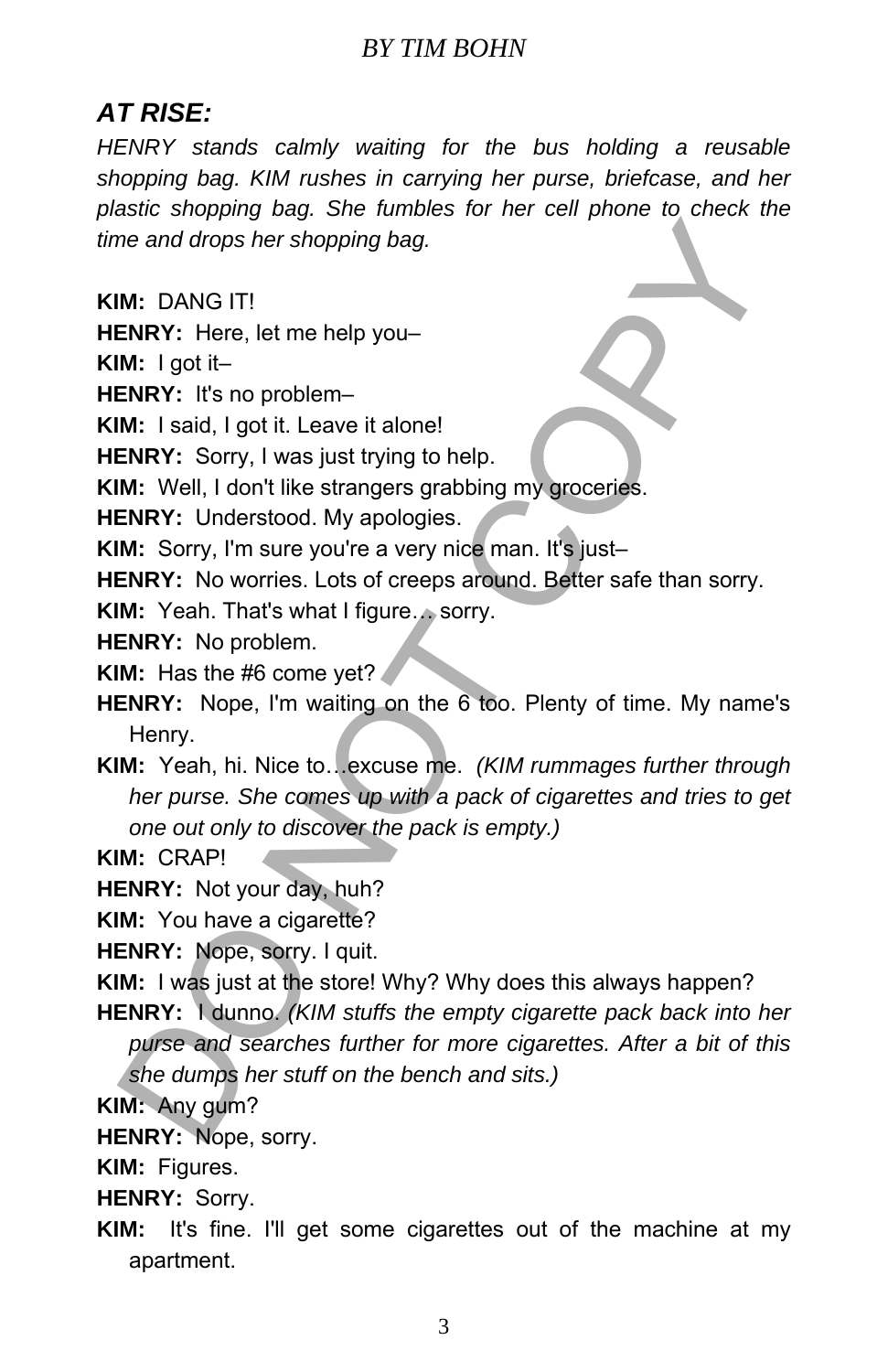*HENRY waits calmly for the bus. After a moment, he comes to a decision and sits on the bench.* 

**HENRY:** Want some socks? **KIM:** Socks? **HENRY:** Yeah, I just bought some. **KIM:** No. Thanks. Keep your socks, crazy. **HENRY:** I just thought, since you couldn't smoke. **KIM:** That I would like some socks? M: Socks?<br>
IN: Socks?<br>
IN: Yeah, I just bought some.<br>
IN: No. Thanks. Keep your socks, crazy.<br>
IN: No. Thanks. Keep your socks, crazy.<br>
IN: That I would like some socks?<br>
ISEN EVATY: first insume that is a brand new pair o

*HENRY smiles and pulls a brand new pair of socks out of his shopping bag. He offers them to her. She shakes her head and tries to ignore him. He puts the socks away and waits calmly for the bus.* 

**KIM:** Socks?!

**HENRY:** Nothing like a new pair of socks–

**KIM:** Unbelievable.

**HENRY:** I'm serious.

- **KIM:** I know. I'm sure you are. This is why I need to get a better job. So I can afford a car and I won't have to talk to crazy sock man at the bus stop.
- **HENRY:** I'm not crazy. If you don't want the socks, that's fine. It's just-you know what? Nevermind. Sorry to bother you.
- **KIM:** It's just what? Huh? Make it quick, the bus will be here soon and I am gonna sit far away from you.

**HENRY:** Forget it.

- **KIM:** No, tell me. I'm gonna be having a nicotine fit and won't be able to think about anything except what the hell your reasoning is, so you might as well tell me.
- **HENRY:** Okay, fine. I used socks to quit smoking.

**KIM:** Oh, this is good. Go on.

- **HENRY:** That's it. I thought maybe you could do the same. It was the best thing that ever happened to me.
- **KIM:** Socks are the best thing that ever happened to you? Sorry to hear that.
- **HENRY:** I know it sounds strange, but it wasn't just the socks. The socks were only the beginning. They opened my eyes.

4

*THIS SCRIPT IS PROVIDED AS A COURTESY FOR INTERNET READING. NO PERFORMANCE RIGHTS CONVEYED.*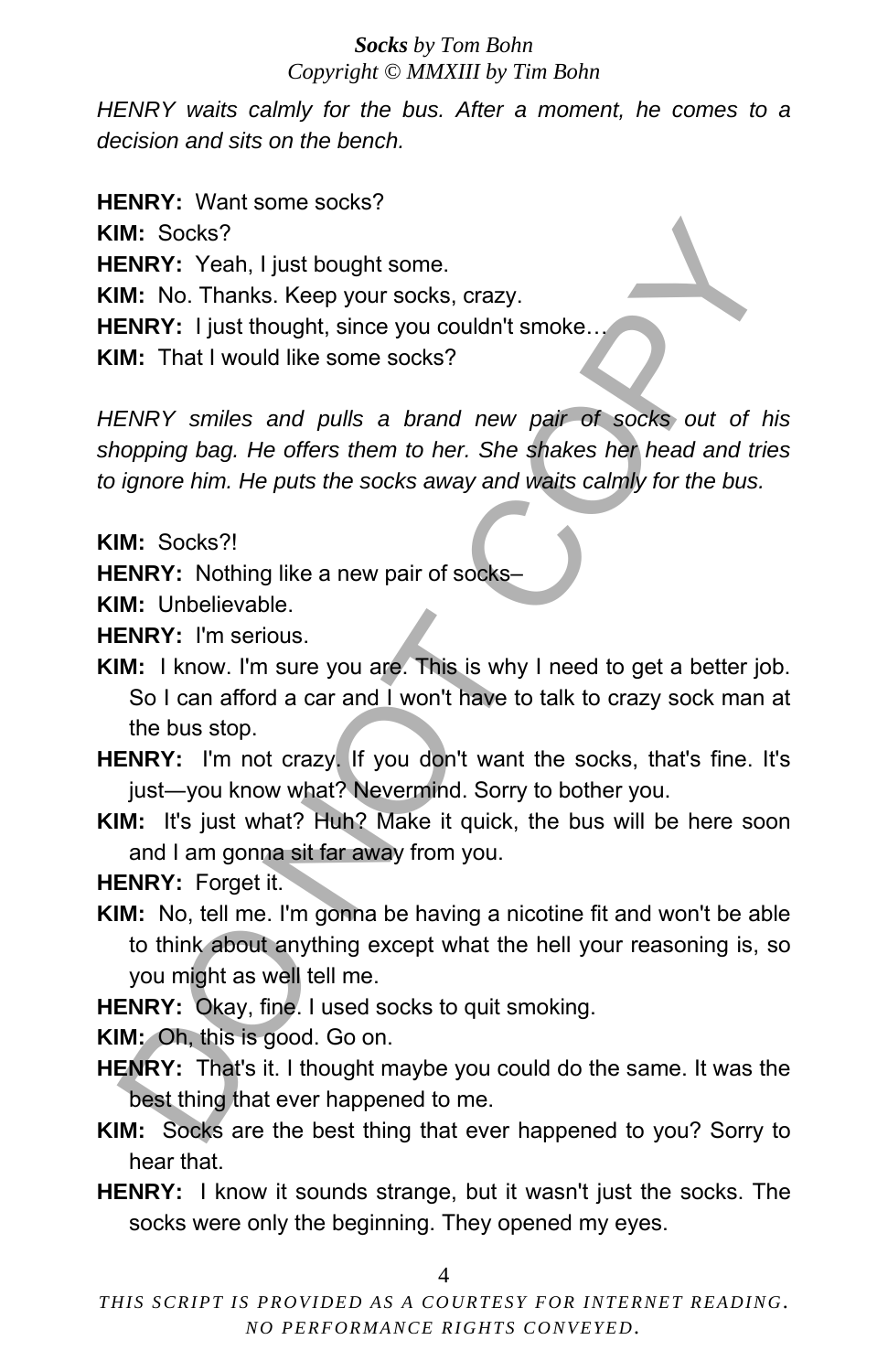#### *BY TIM BOHN*

**KIM:** How very zen.

- **HENRY:** Kinda, yeah. Just focusing on that simple thing made me realize what I was missing.
- **KIM:** Like underpants? Your meds?
- **HENRY:** Like enjoying my life. I am happy every day, because I choose to do things that I know make me happy.

**KIM:** And socks, of all things, make you happy?

**HENRY:** Think about it. Is there anything better than slipping your foot into a fresh new sock? Clean, comfy, soft…they will never feel that good again, right?

**KIM:** I guess. So what?

**HENRY:** So you admit that putting on new socks is awesome?

**KIM:** Fine, yeah. But so are a lot of things.

**HENRY:** I can think of a few that I like as well, but not many.

**KIM:** So what? How does that help you quit smoking?

**HENRY:** Well, I substituted.

**KIM:** Socks for cigarettes?

**HENRY:** Yup.

**KIM:** Do you suck on them or what?

**HENRY:** No, I just put on a brand new pair of socks each and every day. I haven't worn the same pair of socks twice in over two years. Some days, I wear two new pairs. Like, if my feet get wet or something. ENRY: Like enjoying my life. I am happy every day, because<br>choose to do things that I know make me happy.<br>M. And socks, of all things, make you happy?<br>
ENRY: Think about it. Is there anything better than slipping yo<br>foot i

**KIM:** That's ridiculous. What a waste!

**HENRY:** A waste? Why? I enjoy it.

**KIM:** It's expensive, and wasteful. New socks every day?

**HENRY:** It's cheaper than cigarettes-

**KIM:** No way.

**HENRY:** Seriously! I was spending about twenty bucks a week on cigarettes, you?

**KIM:** Well, about that I guess.

**HENRY:** I buy really nice socks, like these― *(Holds out a pair of socks.)* ―really nice ones. I buy these guys for about a buck a pair. Sure, I buy 'em in bulk, but I know I'm gonna use 'em. I'm saving money―

**KIM:** And wasting socks!

**HENRY:** I donate them.

**KIM:** Used socks?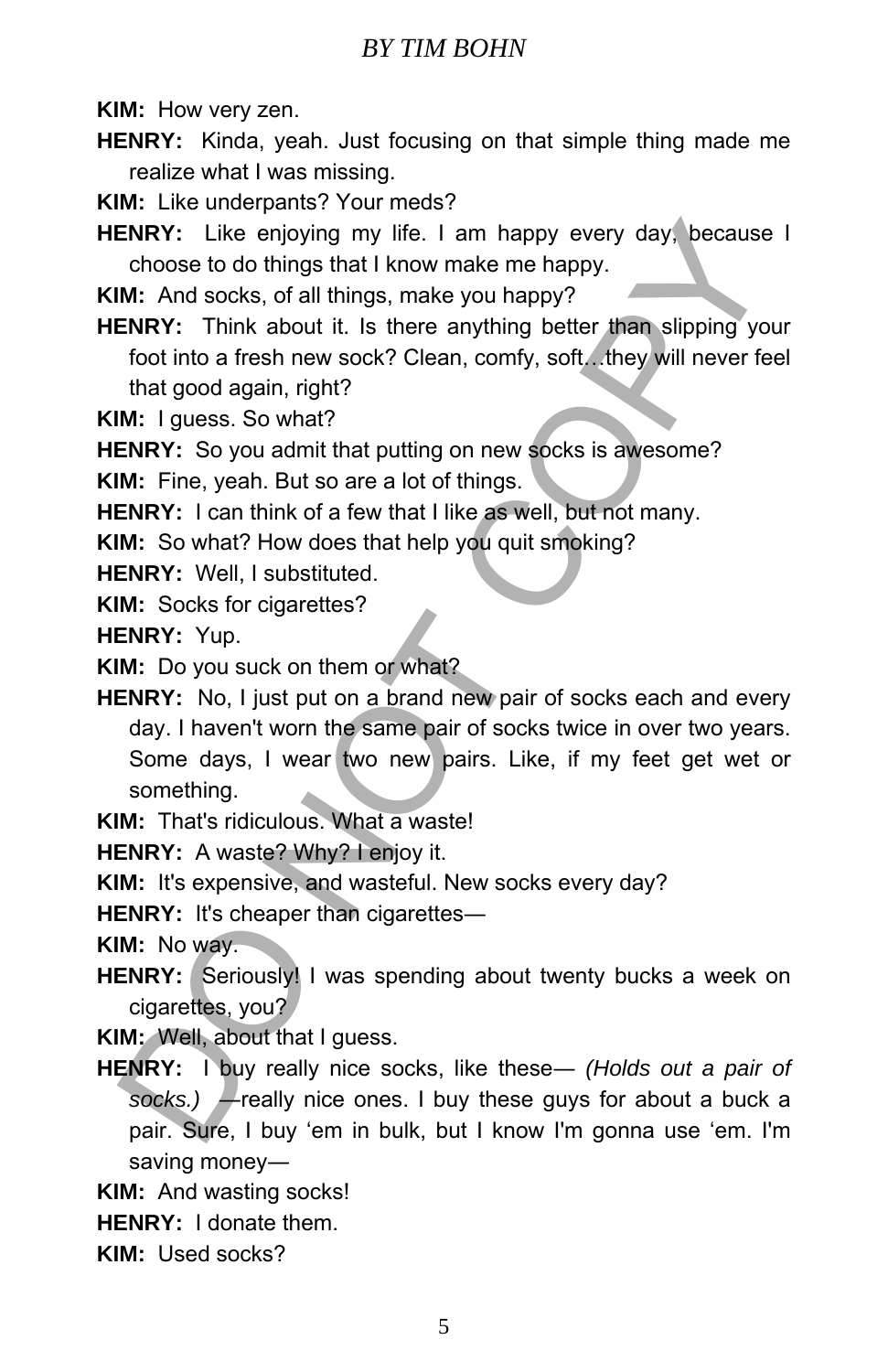**HENRY:** Washed socks. I donate them to the homeless shelter downtown. What do you do with your cigarette butts?

**KIM:** Whatever. Nothing beats a smoke.

**HENRY:** Try it.

**KIM:** I'm not gonna go buy socks.

**HENRY:** You can have a pair, on me.

**KIM:** No thanks.

**HENRY:** Come on, try it. It's been a long day, don't your feet hurt? **KIM:** So what?

**HENRY:** Treat your feet right. Come on. *(HENRY gives her a pair of socks. KIM reluctantly takes the socks and starts to put them on.)* Now wait. Close your eyes when you do it. Really think about what you are doing, experience it. M: I'm not gonna go buy socks.<br> **ENRY:** You can have a pair, on me.<br> **ENRY:** You can have a pair, on me.<br> **ENRY:** Come on, try it. It's been a long day, don't your feet hurt?<br>
M: So what?<br> **ENRY:** Treat your feet right. Co

*KIM puts on the socks. She is transformed.* 

**KIM:** Ohhhhhhhhh…

**HENRY:** Feels good, huh?

**KIM:** I never really thought about it before, but yeah. That's amazing.

**HENRY:** Still want a cigarette?

**KIM:** Yeah, but not as much I guess.

*They laugh.* 

**HENRY:** Here, take a couple more pair― *(He digs more socks out of his shopping bag and offers them to her.)*

**KIM:** I couldn't, no. Thank you, but no.

**HENRY:** Really, no big deal. I have a ton at home, I promise!

**KIM:** I don't need them. I'll probably just stick to cigarettes.

**HENRY:** It's a shame. I really thought you were going to...

**KIM:** Quit smoking? I need my vices.

**HENRY:** Look at you! You smiled ear to ear and every bone in your body melted when you put on those socks. That's a vice.

**KIM:** Socks aren't a vice.

**HENRY:** You said yourself I was wasteful, that's what a vice is! I also eat six Nutter Butter cookies for breakfast every day. How's that for a vice?

6

*THIS SCRIPT IS PROVIDED AS A COURTESY FOR INTERNET READING. NO PERFORMANCE RIGHTS CONVEYED.*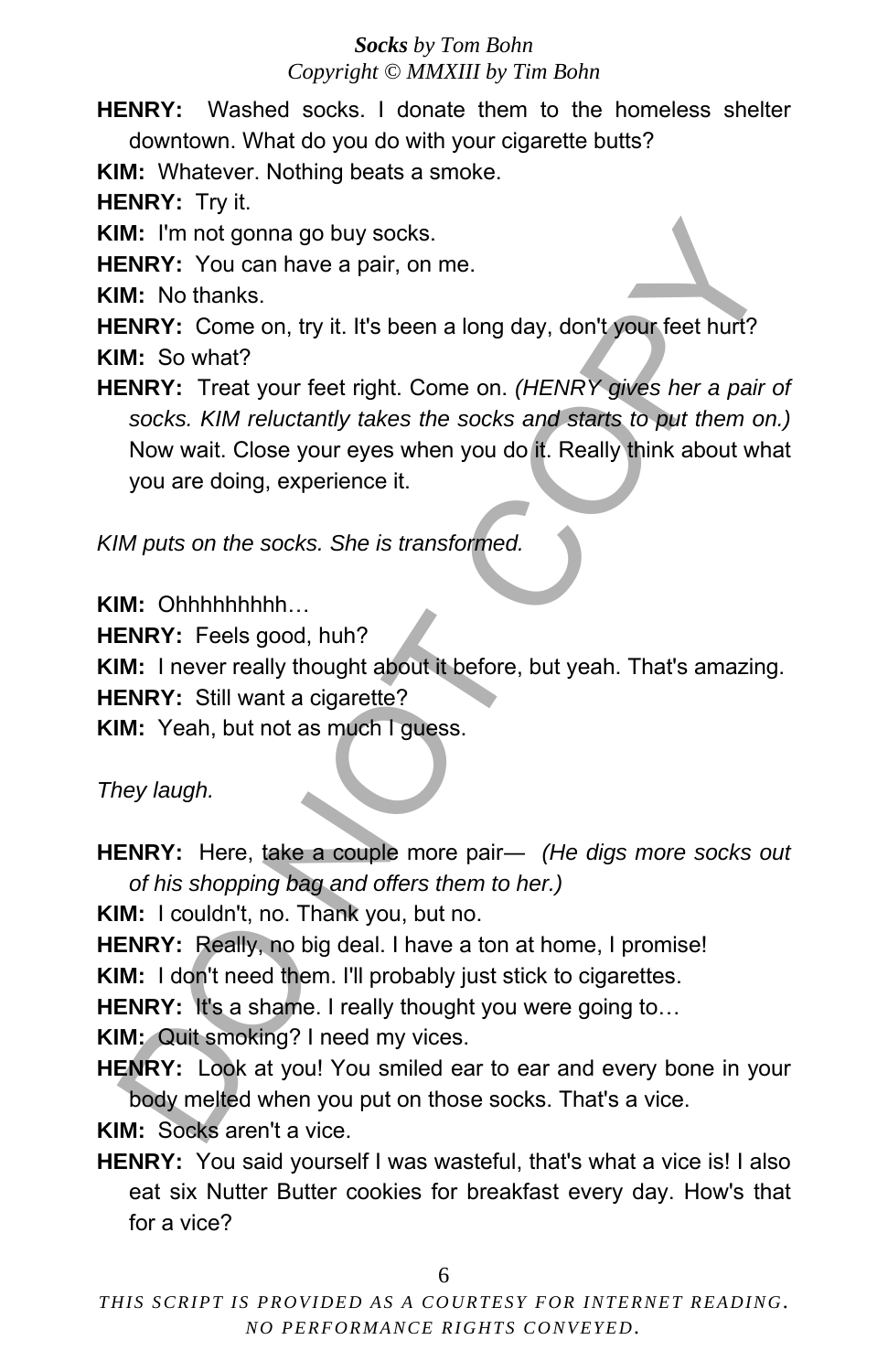#### *BY TIM BOHN*

**KIM:** Cookies? Socks? What's with you?

**HENRY:** I was having an Egg McMuffin every morning. Which is worse for me? More importantly, which one makes me happy? Before I leave the house, each and every day, I've had Nutter Butters and I'm wearing brand new socks. How could I do anything but smile?

**KIM:** You just do whatever makes you happy?

**HENRY:** Usually, yes.

**KIM:** Amazing. What else?

**HENRY:** I stopped wearing a watch.

**KIM:** Why?

**HENRY:** People were always asking me what time it is. I was always wondering what time it is. I decided I don't care.

**KIM:** You have to be at work on time, all that.

**HENRY:** Sure, there are clocks all over the place. Plus, now, I'm the one asking other people what time it is. Really takes the pressure off. Butters and I'm wearing brand new socks. How could I do anythit<br>
but smile?<br>
Mt smile?<br>
Mt You just do whatever makes you happy?<br>
NRY: Usually, yes.<br>
M: Amazing. What else?<br>
NRY: Isopped wearing a watch.<br>
M: Why?<br>
ENRY: Pe

**KIM:** I guess.

**HENRY:** Also, I sold my car so I can take the bus every day.

**KIM:** You want to take the bus?

**HENRY:** Yeah. Great way to meet people. Hi, I'm Henry. *(HENRY holds out his hand. KIM smiles and takes it.)*

**KIM:** I'm Kim.

**HENRY:** Hi, Kim. Want some socks?

**KIM:** Sure. I'd love some.

*HENRY hands KIM several pair of socks. She puts them in her bag, they wait for the bus, smiling.* 

## **THE END**